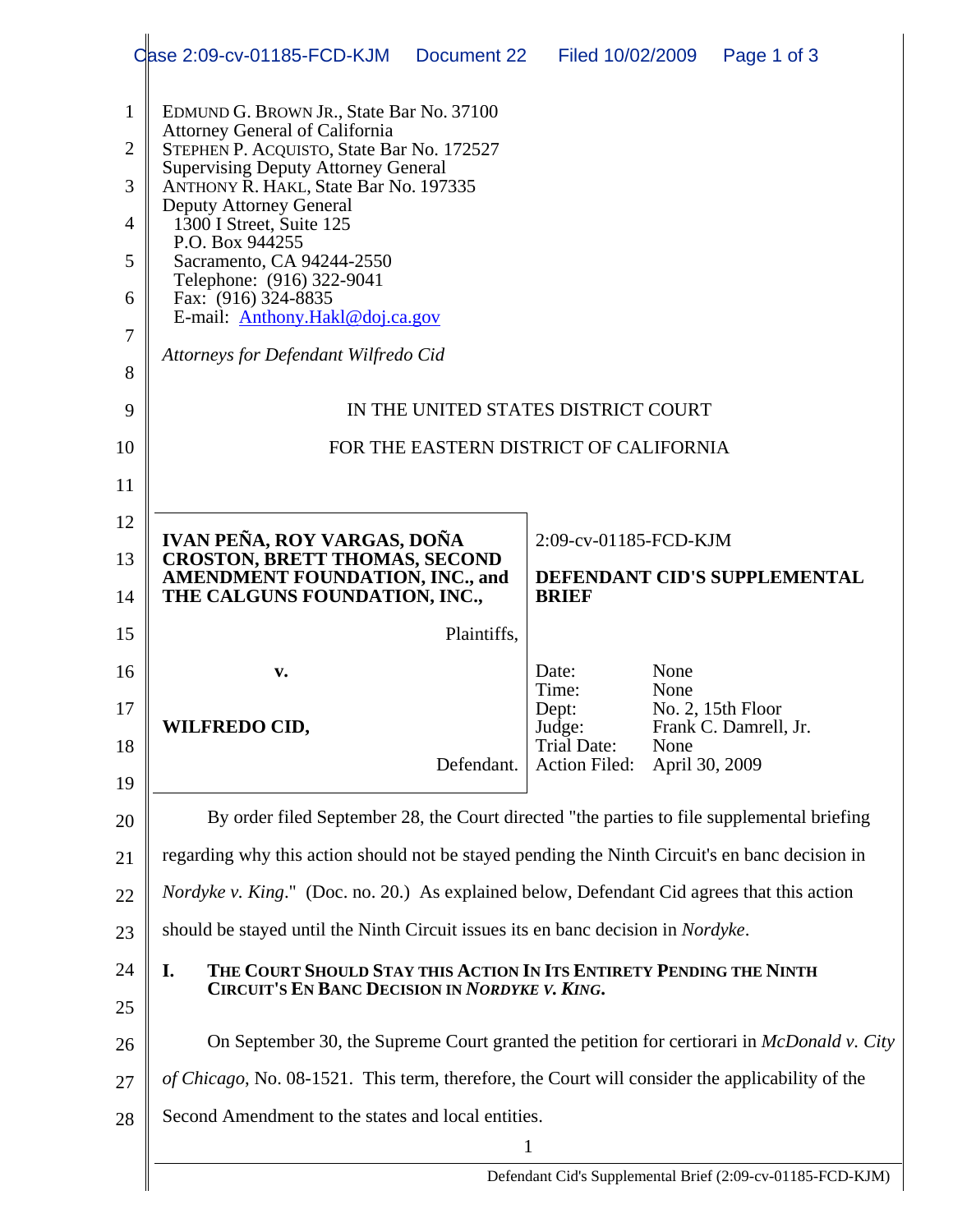## Case 2:09-cv-01185-FCD-KJM Document 22 Filed 10/02/2009 Page 2 of 3

<span id="page-1-0"></span>

| $\mathbf{1}$ | Additionally, once the Supreme Court decides McDonald, the Ninth Circuit en banc panel                                                                                                       |  |  |  |
|--------------|----------------------------------------------------------------------------------------------------------------------------------------------------------------------------------------------|--|--|--|
| $\mathbf{2}$ | will decide <i>Nordyke</i> . Following oral argument en banc, the Ninth Circuit vacated the submission                                                                                       |  |  |  |
| 3            | of Nordyke pending the Supreme Court's disposition of McDonald, as well as National Rifle                                                                                                    |  |  |  |
| 4            | Ass'n of America, Inc. v. City of Chicago, No. 08-1497, the companion case to McDonald, and                                                                                                  |  |  |  |
| 5            | <i>Maloney v. Rice, No.</i> 08-1592, the New York Second Amendment case. <sup>1</sup>                                                                                                        |  |  |  |
| 6            | At the time Cid filed his motion to dismiss, the panel decision in <i>Nordyke</i> was important                                                                                              |  |  |  |
| 7            | because it both addressed the incorporation issue and evaluated whether the Second Amendment                                                                                                 |  |  |  |
| 8            | invalidated the firearms regulation at issue in light of District of Columbia v. Heller, --- U.S. ----,                                                                                      |  |  |  |
| 9            | 128 S. Ct. 2783 (2008). Although it now appears the Supreme Court will resolve the                                                                                                           |  |  |  |
| 10           | incorporation issue, the en banc decision in <i>Nordyke</i> remains important because, apart from how                                                                                        |  |  |  |
| 11           | the incorporation question is answered, <i>Nordyke</i> will involve the Ninth Circuit's evaluation of a                                                                                      |  |  |  |
| 12           | firearms regulation in light of both <i>Heller</i> and <i>McDonald</i> . Cid therefore would disagree with any                                                                               |  |  |  |
| 13           | suggestion that the <i>Nordyke</i> en banc opinion will have no relevance beyond the incorporation                                                                                           |  |  |  |
| 14           | issue. (See Pls.' Not. of Possible Relevant Auth. filed Aug. 24 at 2.)                                                                                                                       |  |  |  |
| 15           | In sum, in the upcoming months the Supreme Court will decide McDonald. And then the                                                                                                          |  |  |  |
| 16           | Ninth Circuit will decide <i>Nordyke</i> . Both cases will at least instruct, if not directly control, this                                                                                  |  |  |  |
| 17           | case. It would be a waste of resources to proceed in this case in any fashion until the issuance of                                                                                          |  |  |  |
| 18           | the opinions in McDonald and then Nordyke. Thus, this action should be stayed in its entirety                                                                                                |  |  |  |
| 19           | pending the Ninth Circuit's issuance of the en banc decision in Nordyke.                                                                                                                     |  |  |  |
| 20<br>21     | II.<br>ANY ORDER STAYING THIS ACTION SHOULD DIRECT THAT ANY MOTION TO<br><b>DISMISS BY CID BE DECIDED BEFORE PLAINTIFFS FILE ANY MOTION FOR</b><br>SUMMARY JUDGMENT ONCE THE STAY IS LIFTED. |  |  |  |
| 22           | Earlier in this case Plaintiffs attempted to have their motion for summary judgment heard at                                                                                                 |  |  |  |
| 23           | the same time as Cid's motion to dismiss. Cid responded with an application for an order                                                                                                     |  |  |  |
| 24           | shortening time and motion for relief under Federal Rule of Civil Procedure 56(f). The Court                                                                                                 |  |  |  |
| 25           | then ordered that Cid's motion to dismiss remain set for October 2, as originally noticed, set the                                                                                           |  |  |  |
| 26           |                                                                                                                                                                                              |  |  |  |
| 27           | Presumably, the Court will hold National Rifle Ass'n of America and Maloney until it<br>decides McDonald.                                                                                    |  |  |  |
| 28           |                                                                                                                                                                                              |  |  |  |
|              | $\overline{2}$                                                                                                                                                                               |  |  |  |